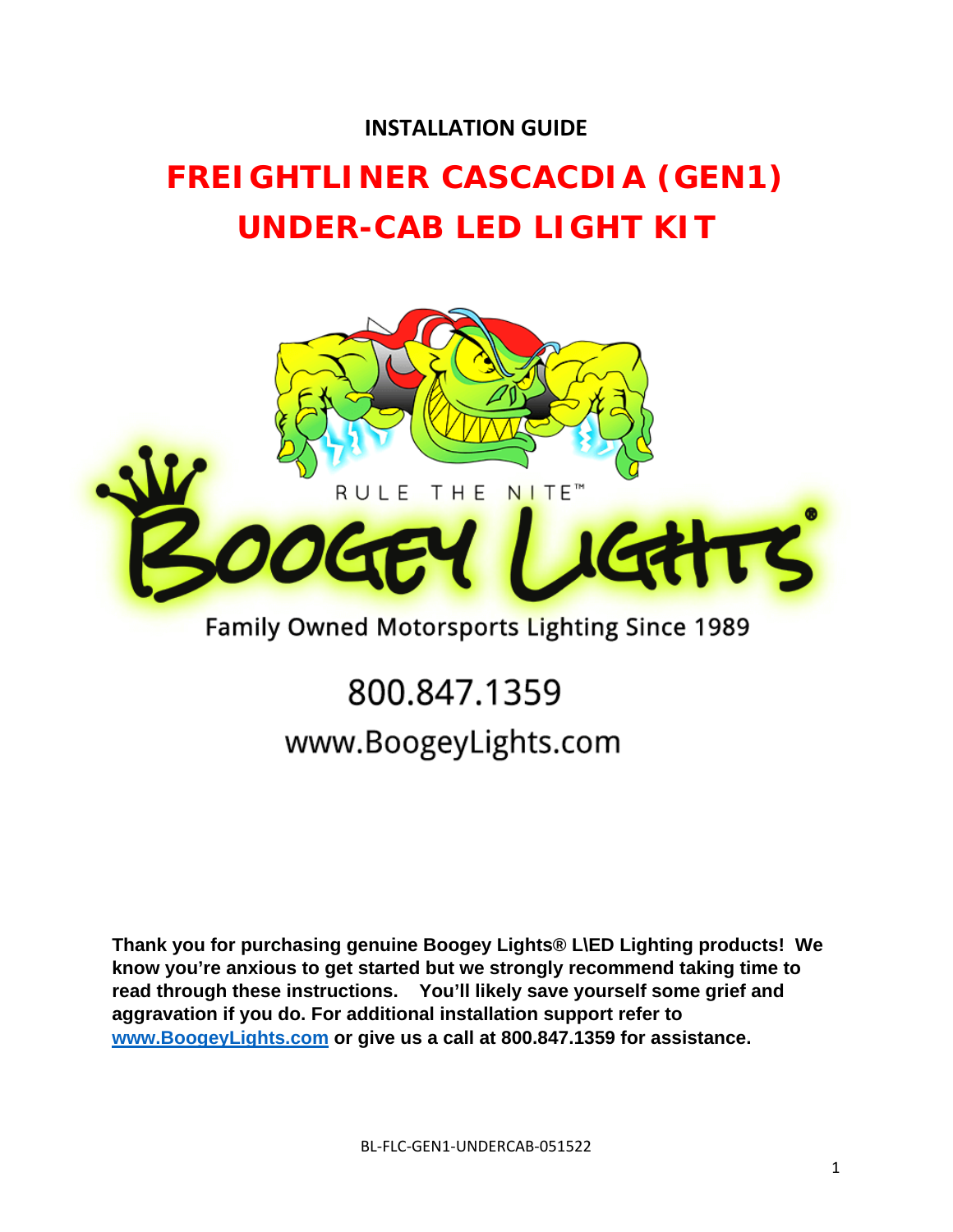## **BEFORE YOU START**

It's simply not possible to provide detailed instructions for all installation scenarios. Far too many variables and truck variations. **The information in this manual is intended to be used as a guide.** It is not a detailed step‐by‐step how‐to installation manual. We do not spell out every single step along the way. We cover the essential steps related to installing this kit. Beyond that however we must assume the installer has the skills, knowledge and tools necessary to do the work using the information we provide. You may need to vary your installation based on your truck. This is particularly the case with electrical wire routing and switching. If you're unsure about how to do the installation – particularly the electrical components – we urge you to seek assistance from someone who has those skills.

Make sure you have ample area in which to work and that the area is protected from rain or cold temperatures. The 3M adhesive tape works best if applied when the air temperature is above 40 degrees (and of course is DRY).

Bench test your setup. We know this takes a few extra minutes but we STRONGLY suggest you bench test your lights (and LED controller if purchased) on a table before doing anything further. While we test every light strip and controller before shipping, bench testing your lights will eliminate the possibility of any problems with the lights or controller before mounting. Also, the process of bench testing gives you an opportunity to understand the wiring system without interference from other wires, connectors and cables. You can use any 12vdc battery to do this (e.g. car battery, motorcycle battery, lawn tractor battery or 12vdc power supply). Bench testing takes an extra 10 or 15 minutes. You can also use a common 9vdc battery to test your lights if you don't have a 12vdc bench testing power source available (the lights won't be as bright). It's simple to do and can potentially save you hours of time and frustration down the road. Please take our advice. Bench test your LEDs AND controller before mounting.

#### Tools You May Need

Sockets/wrenches in the sizes necessary to remove the driver's side steps to access the battery bank, wire cutters/strippers, crimping tool, electrical tape, rubbing alcohol, shop rag or two and a heat gun (or hair dryer) for the heat shrink connections. We also suggest a 12vdc multi-meter to confirm/check voltages.

#### RGB/MULTI‐COLOR KIT Installations

Installation of this led light kit takes 3 to 5 hours depending on whether or not you're adding this light kit to an existing installation such as the UNDER-GLOW kit or installing this kit as a stand-alone. Wiring diagram is included at the end of the guide.

#### SINGLE COLOR KIT Installations

Installation of our single color kit typically takes 2 to 4 hours. With single color installations we always recommend using a dedicated on/off switch OR if you want to tie them into an existing circuit (e.g. marker lights), we suggest adding a relay to the circuit.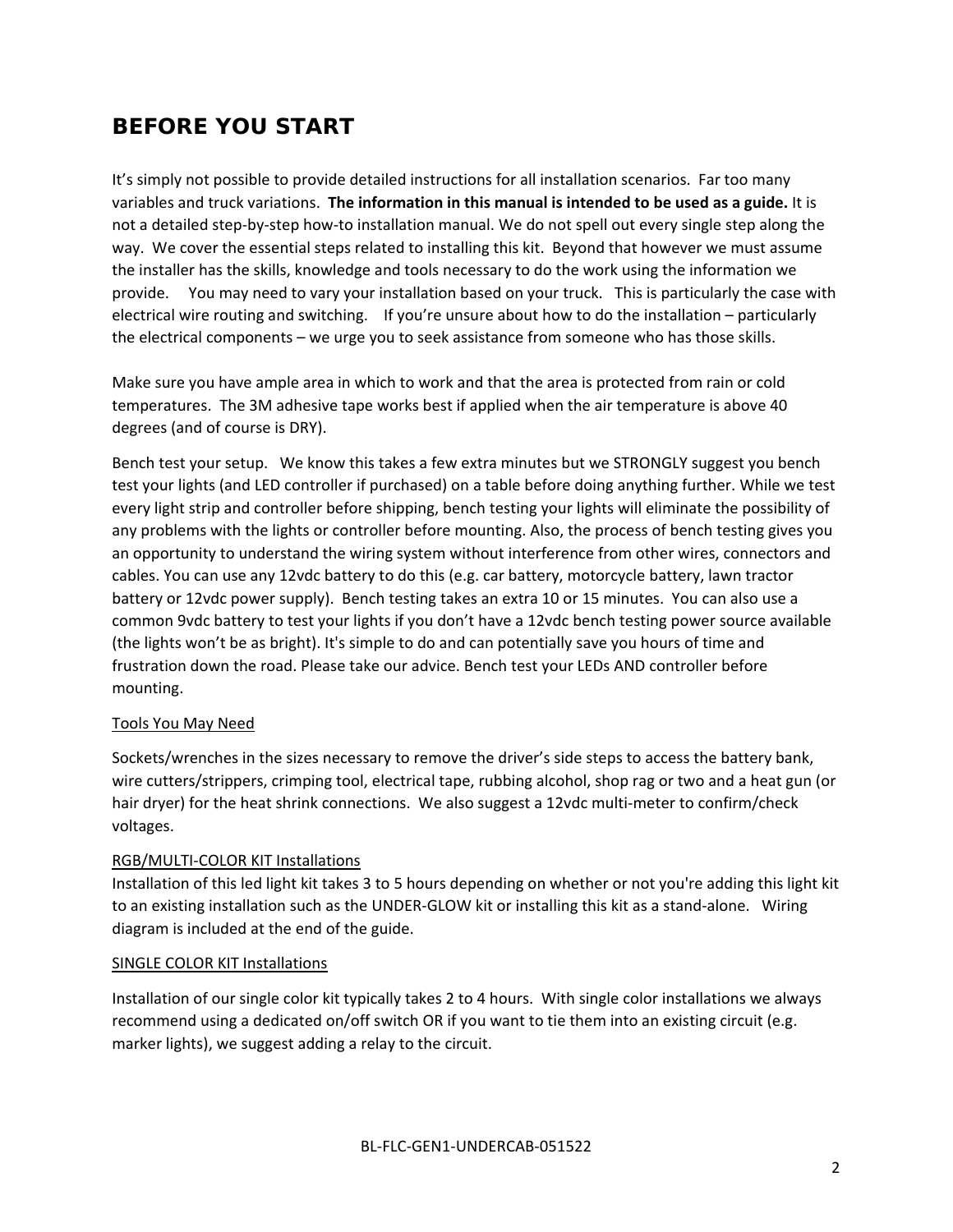#### Mounting & Placement Locations / Planning Your Install

All the LED strips in this kit are built on our low profile hi‐intensity surface mounted LED strips. In total there are 4 different mounting locations in this kit and all of the power leads need to be carefully run. There are two LED strips on each side of the truck as shown below.



Not Shown: LED strips C & D on passenger's side. LED C = under passenger's door. LED  $D$  = under passenger's sleeper/side

For power, you'll need access to the driver's side steps to access the batteries. Also, if you're installing an LED controller, the LED controller can be mounted in either the driver's side storage box or the passenger's. We prefer to use the driver's side as it is closest to the battery bank. While either location will work, be aware if you mount the controller in the passenger's side, you'll need to extend the positive battery cable a little further than if you mounted the controller in the driver's side storage. The 12vdc + power going to the LED Controller should connect directly to the 12vdc+ terminal on your truck's battery bank. You can connect the ground wire on the LED controller to any metal part of the chassis. Regardless of which side bay you use, you will need to drill a hole in the floor of that box to connect power to the battery box, led wires and antenna.

We recommend planning out your install on paper first. Be sure to wrap all power leads in split-loom which is also included and then secure them to the truck using zip ties.

#### **LED PLACEMENT**

These are the LED placement locations we used for this kit. It's important to follow this placement pattern to ensure the LED strips are protected. Mounting them in any other way voids warranty.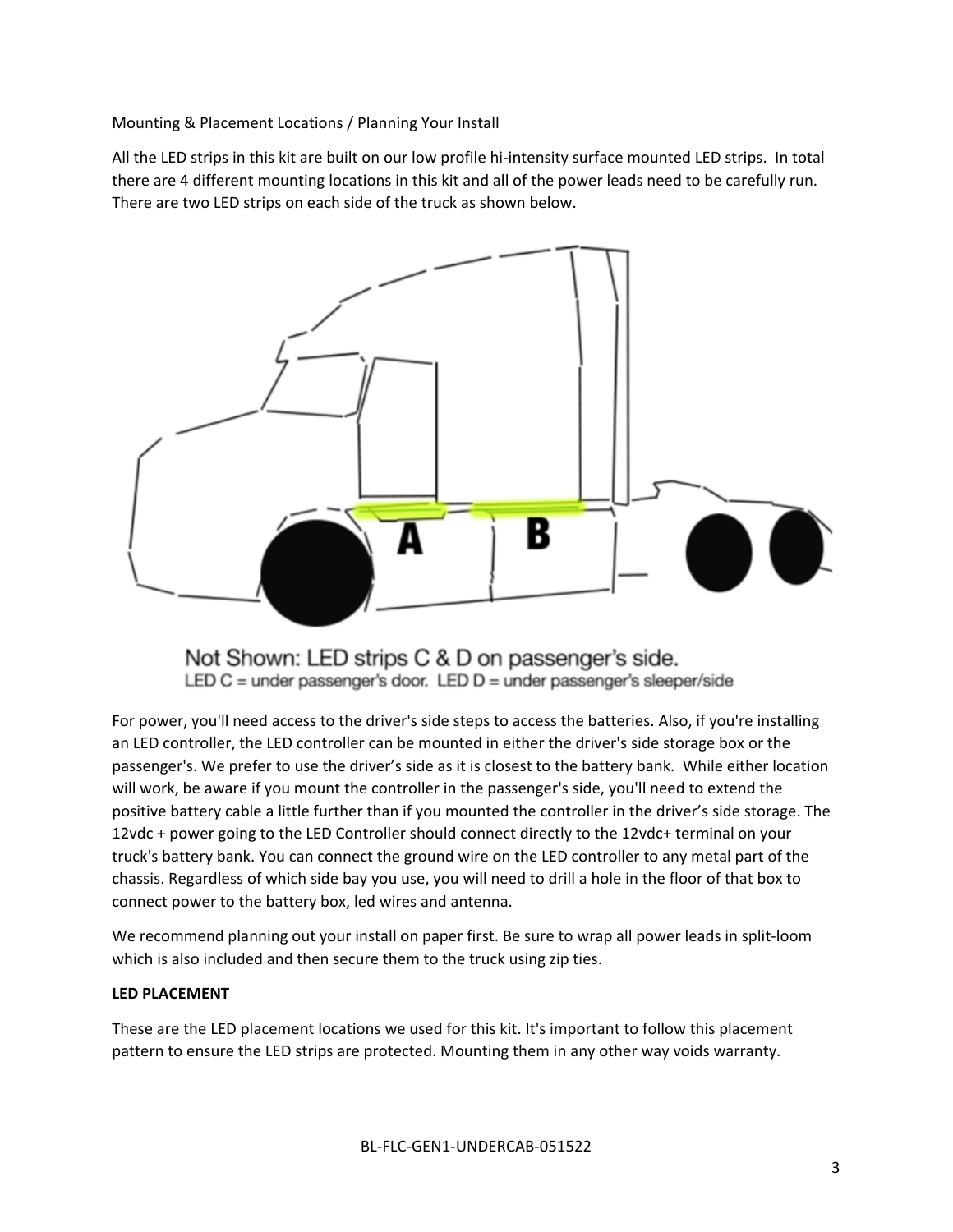

Not Shown: LED strips C & D on passenger's side. LED  $C =$  under passenger's door. LED  $D =$  under passenger's sleeper/side

- $A = 42$  LED strip mounted under the driver's side door, shining downward.
- B = 72 LED strip mounted under the sleeper deck on the driver's side, shining downward.
- $C = 42$  LED strip mounted under the passenger's side door, shining downward.
- D = 72 LED strip mounted under the sleeper deck on the passenger's side, shining downward.

#### **Mounting Info**

We suggest mounting the LED strips such that the power leads for each LED strip meet in the middle. Doing so makes it possible for both power leads to enter the battery bank area under the truck at the same point. We recommend connecting both power leads together (on each side) and then using feeder cable to connect each pair to the LED controller (or switch if single color). This way there is only two power lead cables connecting to the LED controller instead of four. This is particularly helpful if you're adding this light kit to an existing Boogey Lights installation (e.g. Under‐Glow Kit) where there are other power leads already connecting to the LED controller.

### **WHAT'S INCLUDED**

In addition to the LED light strips, power leads (and controller / switch if ordered), this kit includes some additional items you'll need. Here's a quick review of those items and why we include them. Some of the photos at the end of this guide reference these items too.

 18 (or 20) AWG Feeder Cable – 4 Conductor will work for both RGB and Single Color. Use this cable to extend the LED power leads back to the battery box and/or the LED controller/switch.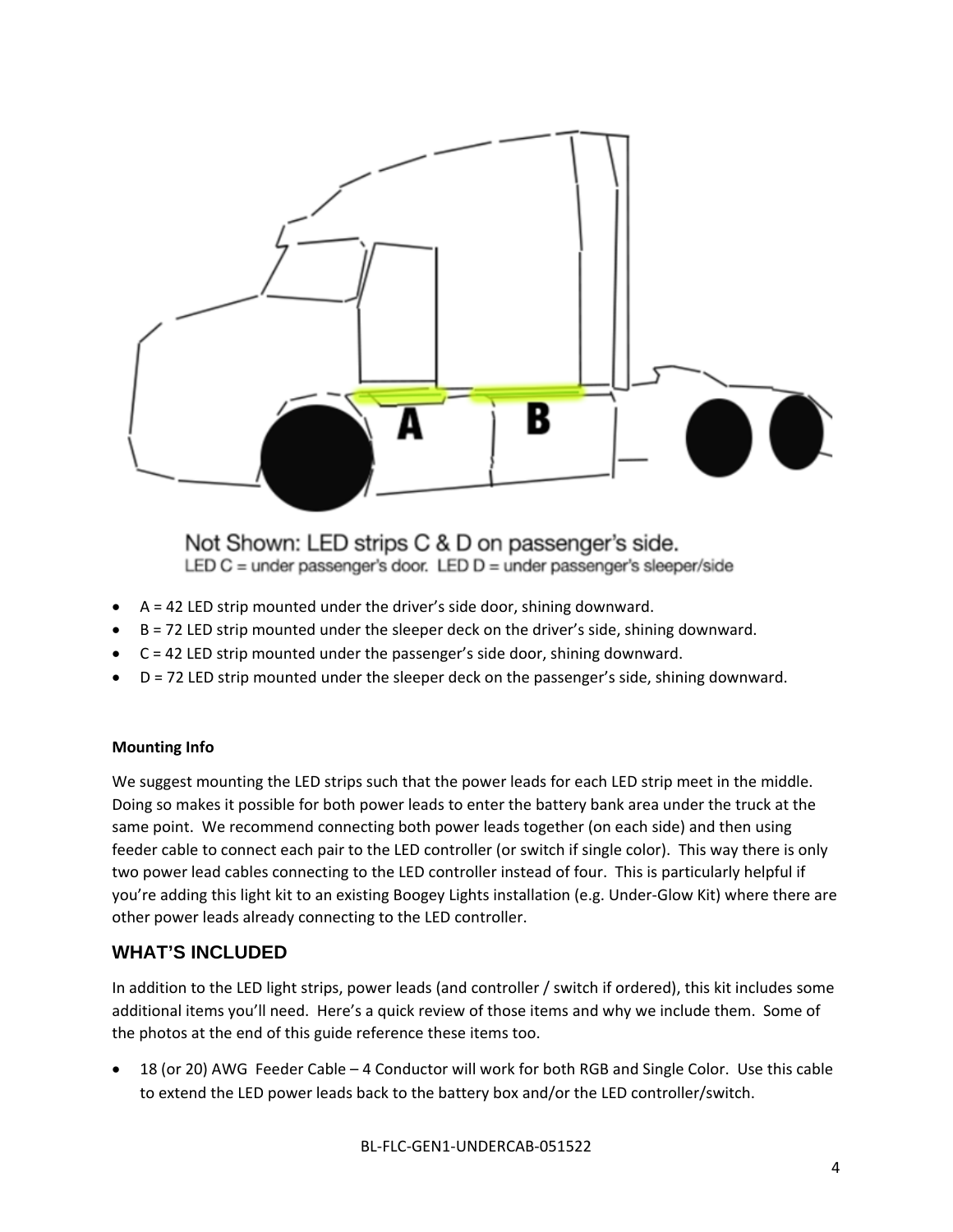- 3M Adhesion Primer. Used to prep the surface before attaching the LED strips AND the 3M quicklock tape. *Always, always, always* use this adhesion primer with 3M adhesive products if you want the bond to hold.
- $\bullet$  Split Wire Loom / ¼". All power leads and the battery extension cables need to be protected from chaffing. Wrap them in this first.
- Split Wire Loom /  $\frac{y''}{z}$ . We include the  $\frac{y''}{z}$  split wire loom to be used when you're connecting multiple power leads together. Helps protect that connection.
- Battery Extension Cable (if LED Controller is purchased). We include some 12awg cable to extend the battery power inputs going to the LED Controller to the battery. Be sure to wrap this extension cable in split loom.
- Fuse Holder 25AMP (if LED Controller is purchased). Insert this fuse holder on the 12vdc positive side of the battery connection before the battery extension cable. This is critical.
- Battery Terminal Lugs (if LED Controller is purchased). We include a couple of battery terminal lugs that attach to the battery extension cable (crimp on) to make it easy to connect the positive and negative power leads to the truck's battery to the LED controller. It's a much better way to make this connection than to just simply wrap the bare cable around the battery post.
- Butyl Tape. We use butyl tape in a number of places to secure the LED power lead to the truck as well as to fill in holes drilled. Butyl will only work if you apply it to a clean surface so make sure you first clean the surface with rubbing alcohol.
- 8" Zip Ties. We include some zip ties which you'll need to secure the LED power leads to the truck.
- Crimp On Wire Connectors. These are used to secure the wire connectors at the LED Controller as well as making all power lead connectors to the feeder cable. We recommend wrapping each connector after it's crimped with electrical tape to protect it from water intrusion.
- NOTE: Every installation varies a little so you may need to purchase additional items (or more of them such as zip ties) for your install. Here is a LINK to a page on our website that list some of these items: https://www.boogeylights.com/other-items-you-might-need/.

**If you purchased a SINGLE COLOR kit without an LED Controller we do not include any switching** devices with the kit. We assume you already have a switch available in your truck or will be installing **another switch of some type. Regardless of how you decide to switch your single color LEDs, be** mindful of the amperage that adding 228 LEDs will draw. If you're considering adding these LEDs to an **existing circuit (e.g. with your existing marker or running lights) we strongly suggest using a relay vs simply tapping into the existing circuit. This is especially important on newer trucks where the LCM will likely throw an error when you add 228 more LEDs to the system.**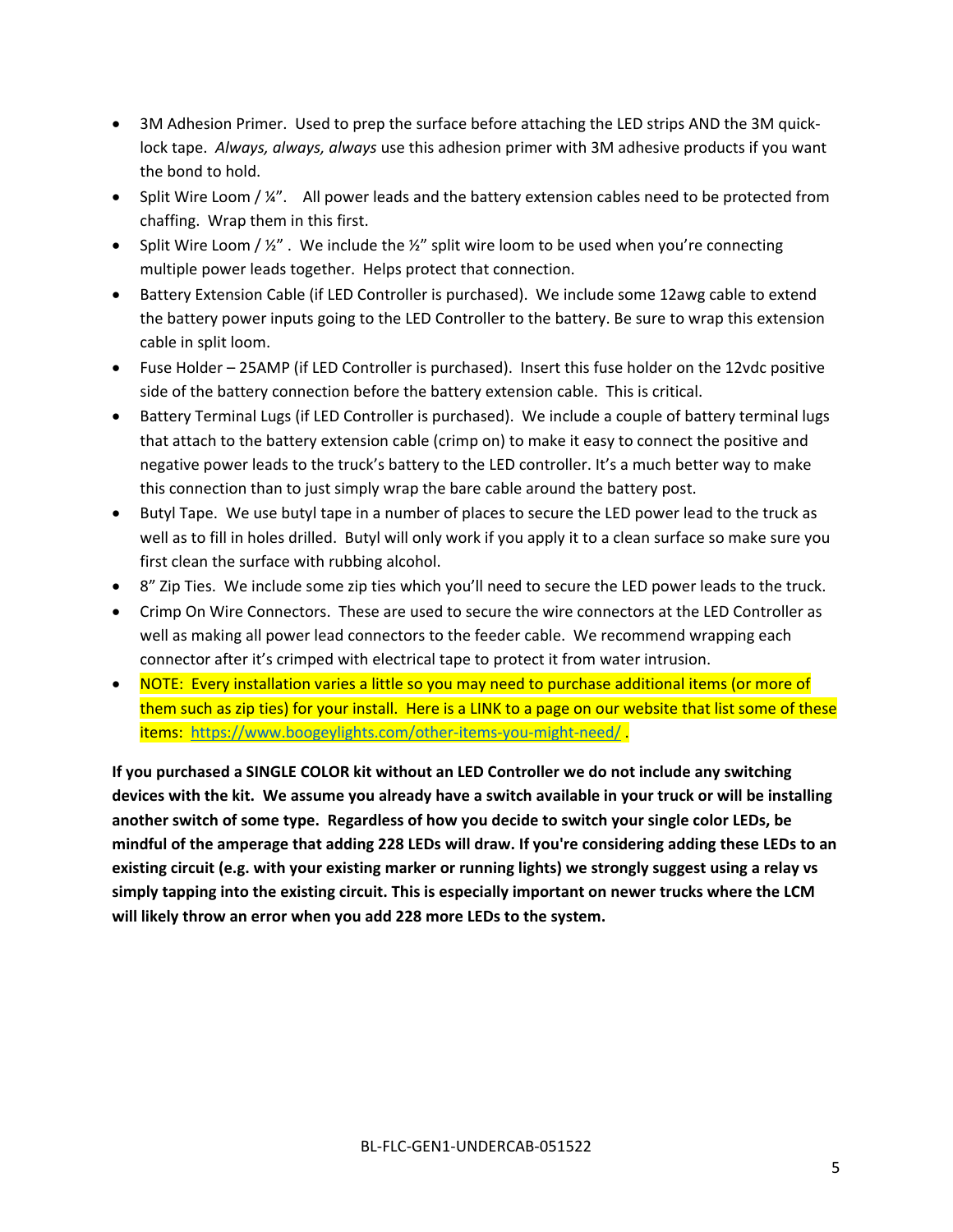#### *Follow these steps for mounting your LED strips:*

- The area where you are mounting the LEDs has to be clean: free of all dirt, oil or anything that might affect the LED from sticking. You only get one opportunity to mount the LEDs so it's critical the area be prepared properly.
- Use rubbing alcohol to clean the area where you are going to mount the LED strip. Be sure to let the alcohol dry completely before proceeding to the next step. (Note: Do not use acetone or similar cleaner).

If the area is especially greasy, you'll need to clean it with a degreaser or similar solvent. IF you do, be sure to use rubbing alcohol on the surface next to completely remove any left-over residue from the degreaser.

 Next, use the 3M Adhesion Promoter supplied with your kit to "paint" on the promoter where you are going to mount the LED strip. *This is an important step. Do not bypass.* Allow the promoter to dry for 60‐90 seconds.

Do NOT bend the LED strip in a radius of less than 2 inches.



Do NOT bend the LED strip on a horizontal plane.



• Peel off the red backing tape that protects the 3M adhesive tape on your LED strip. Be careful not to let the tape touch anything. The 3M backing tape on these LED strips are one-use only. They cannot be reused.

Carefully push the LED strip to the area you have prepared. You will want to apply only enough pressure to the strip to make sure it is firmly mounted. *You only get one opportunity to do this.* Once the LED strip touches a properly prepared surface that has been promoted, that LED strip will be very difficult to remove. Moreover, if you do remove the LED strip, the strip cannot be used again without adding another layer of 3M adhesive tape to the back. DO NOT press too hard as too much pressure can damage the LEDs and connecting wires in the strip. Also, do not pull, stretch or twist the LED strip. Too much tension on the strip will also damage the LEDs such that some of the LEDs in the strip will not illuminate. The strip must be mounted flat against a single continuous mounting surface, in a straight line. Really important that the ENTIRE STRIP be stuck to the mounting surface and that you NOT attempt to span across multiple mounting surfaces.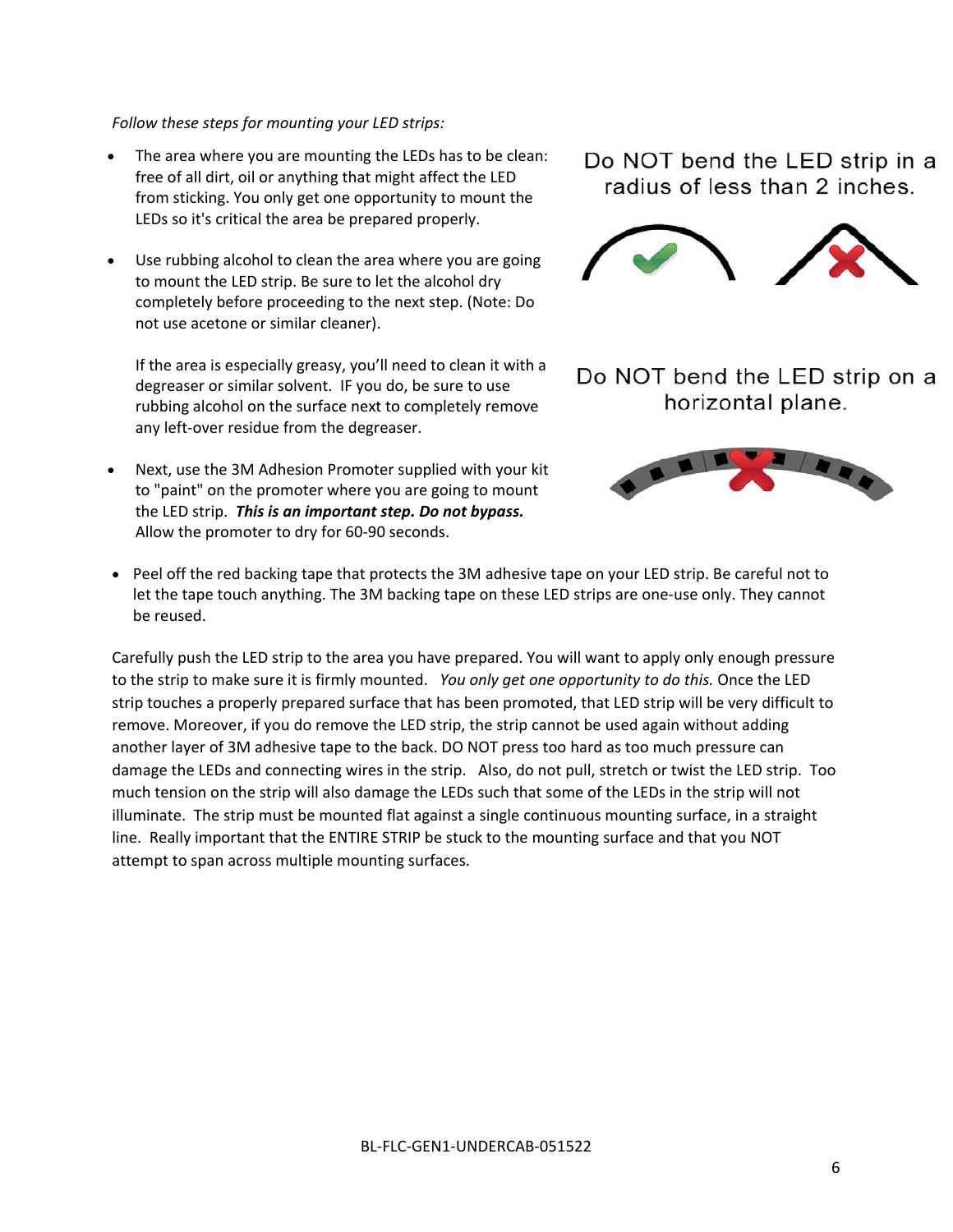### PHOTOS OF INSTALLATION





BL‐FLC‐GEN1‐UNDERCAB‐051522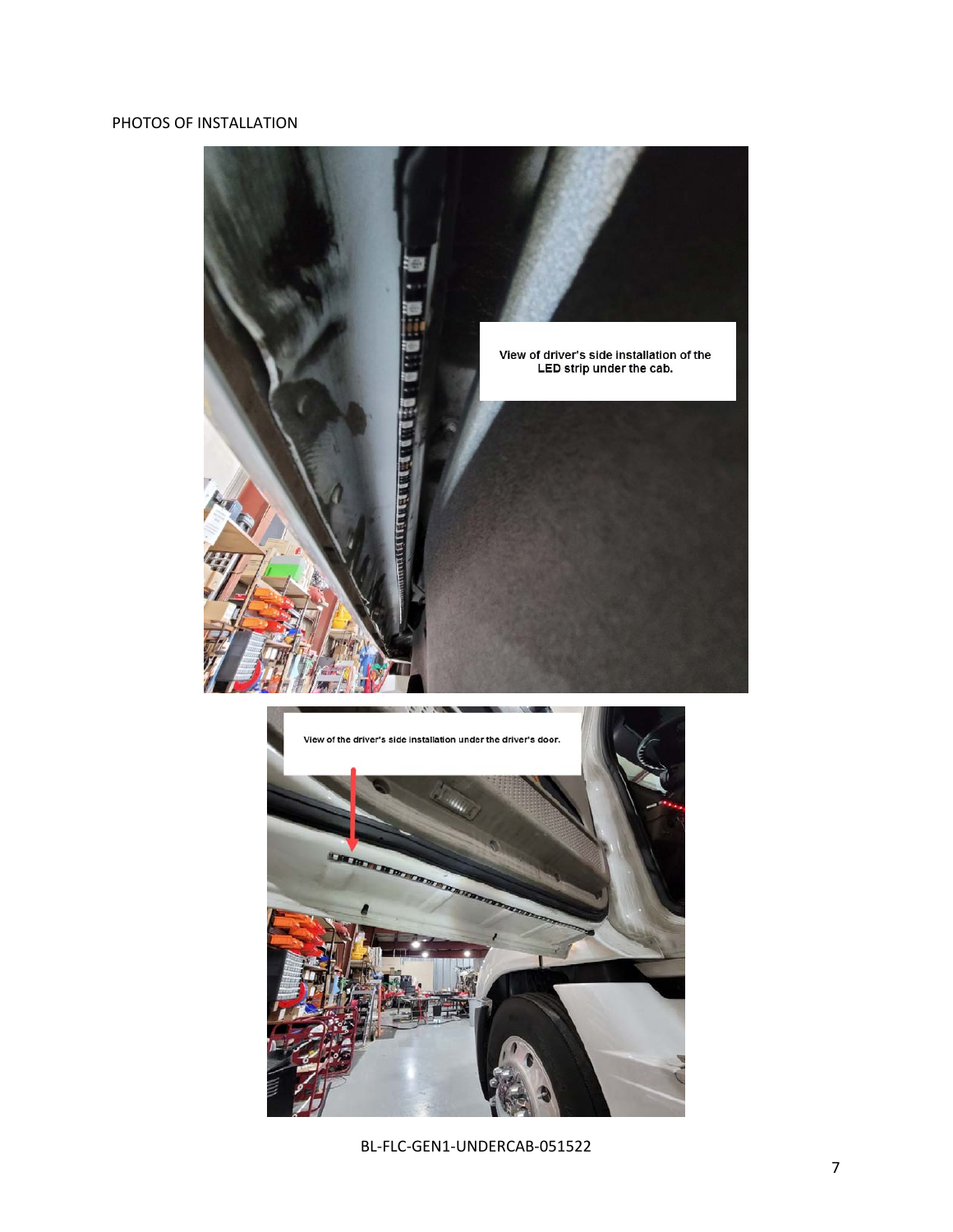